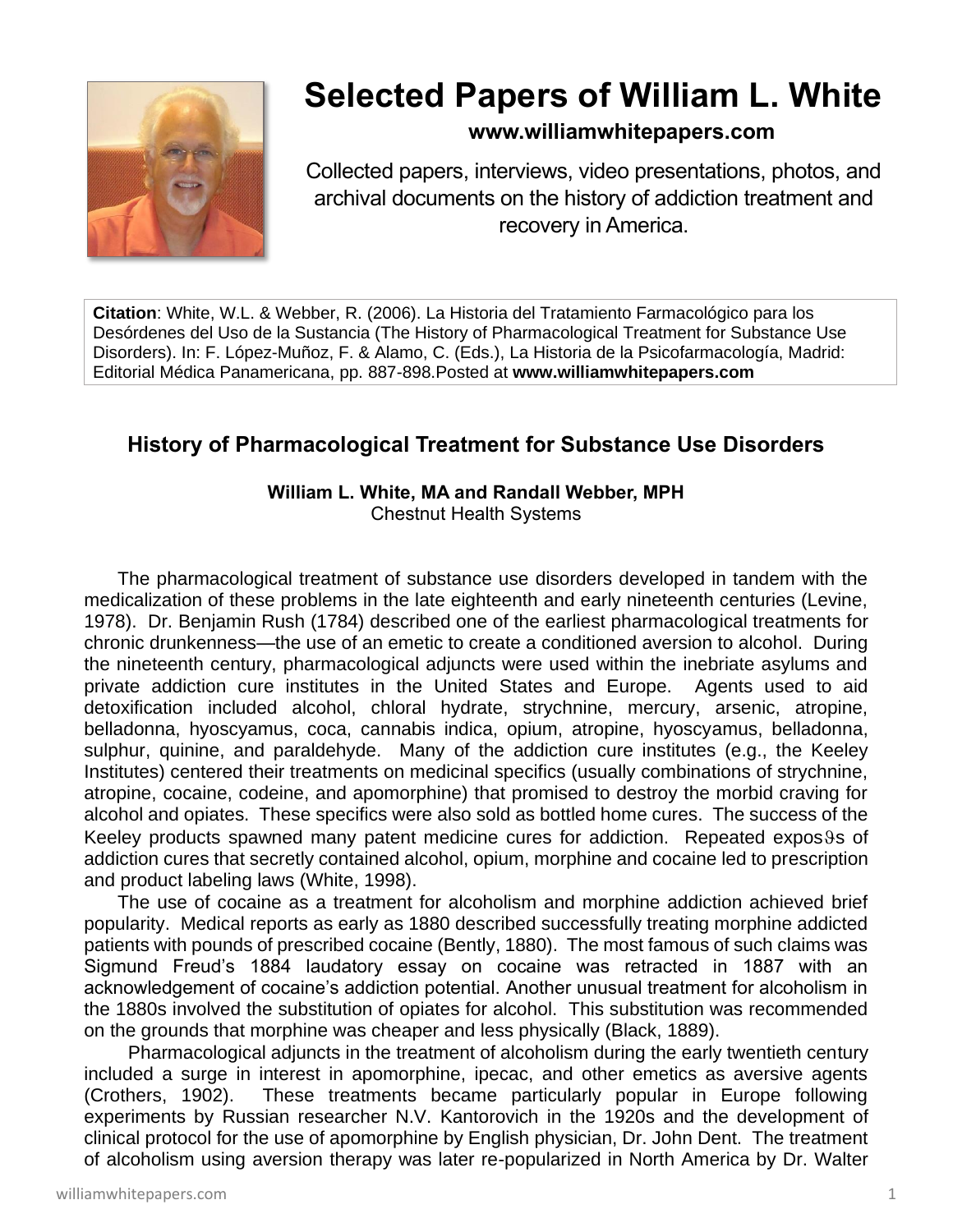Voegtlin and Dr. Frederick Lemere at the Schick's Shadel Hospitals (Shadel, 1944). Early twentieth century treatments for alcoholism also included experiments with an alcoholism vaccine; use of a mixture of belladonna, hyoscyamus and xanthoxylum; glucose and insulin injections; and experiments with metrazol- or cardiazol-induced convulsions (Sournia, 1990; Corwin and Cunningham, 1944).

There were three approaches to narcotic withdrawal in the late nineteenth and early twentieth centuries: 1) rapid and complete withdrawal, 2) gradual withdrawal utilizing a stepdown of drug dosage over a short period of time, and 3) prolonged withdrawal over an extended period of time. Pharmacological adjuncts used to facilitate these processes included narcotic substitutes (e.g., codeine); non-narcotic substitutes (cannabis indica, strychnine, belladonna, atropine, cocaine, quinine, whiskey, and coffee); purgatives to speed the elimination of toxins; sedatives to provide comfort and sleep (e.g., chloral hydrate, bromides, sulphonal, trional, and veronal); aversive agents (e.g., tartar emetic); drugs whose resulting disorientation reduced flight from treatment (e.g., hyoscine or atropine); and plant specifics thought to destroy narcotic craving (e.g., Avena sativa or Viola sagittata) (Kolb & Himmelsbach, 1938).

Formal narcotic addiction withdrawal protocols of the early twentieth century included the Lambert-Towns treatment (a combination of belladonna, xanthoxlyun, hyoscyamus, strychnine, and digitalis), the Petty method (atropine, scopolamine, sparteine sulphate, and sodium thiosulfate), the Sceleth method (scopolamine, pilocarpine, ethyl-morphin, strychnine, and various cathartics), the Nellens and Massee method (mercurous chloride, magnesium sulphate, and chloral) and Narcosan treatment (a mixture of lipoids, proteins, and vitamins). There was also a brief (1919-1925) American experiment with morphine maintenance clinics as a method of treating intractable addiction, but these clinics closed when physicians were threatened with federal indictment (White, 1998). Some therapies of this period defy explanation: "serum therapies" in which blisters were raised on the addict's abdomen and thighs and then the fluid from the blisters was withdrawn and re-injected into the addict during narcotic withdrawal; "blood therapies" in which blood was withdrawn and then re-injected during withdrawal; and "bromide sleep treatments" that had mortality rates of 20 percent (Kolb & Himmelsbach, 1938; Kleber & Riordan, 1982).

Several pharmacological advancements occurred in the treatment of alcoholism in the midtwentieth century, including the introduction of vitamin B-3 (Niacin) and related nutritional therapies, brief experiments in the use of a variety of adrenal steroids and adrenocorticotropic hormones, and the use of tranquilizers, sedatives and amphetamines (Corwin and Cunningham, 1944). Sedatives and amphetamines (Bloomberg, 1939) were prescribed to treat the depression thought to be the etiological source of alcoholism. These substances fell out of favor in the treatment of alcoholism following discovery of their abuse addictive potential. However, benzodiazepines (particularly chlordiazepoxide (Librium®) and diazepam (Valium®) continued to be used in alcohol detoxification and presently are the medications of choice for that purpose. Other drugs used in the treatment of alcoholism during the mid-twentieth century include Lithium and various anti-depressant medications.

Disulfiram, was introduced in 1947 by two Danish researchers, Jens Hald and Erik Jacobsen, following discovery that disulfiram interfered with the breakdown of alcohol, resulting in flushing, sweating, nausea and other unpleasant side effects (Hald & Jacobsen, 1948). As an adjunct in the treatment of alcoholism, it was hoped disulfiram would provide a chemical shield protecting the alcoholic from a return to drinking. Although disulfiram and drugs with similar effects were widely marketed under such trade names as Antabuse, Abstinyl, Antiethyl, Aversan, Contralin, Esperal, Stopetyl, Refusal, Temposil, and Abstem and continue to be used in many parts of the world, their utility has been limited by medical contraindications for some patients, unpleasant side-effects, the requirement for continued voluntary or monitored administration,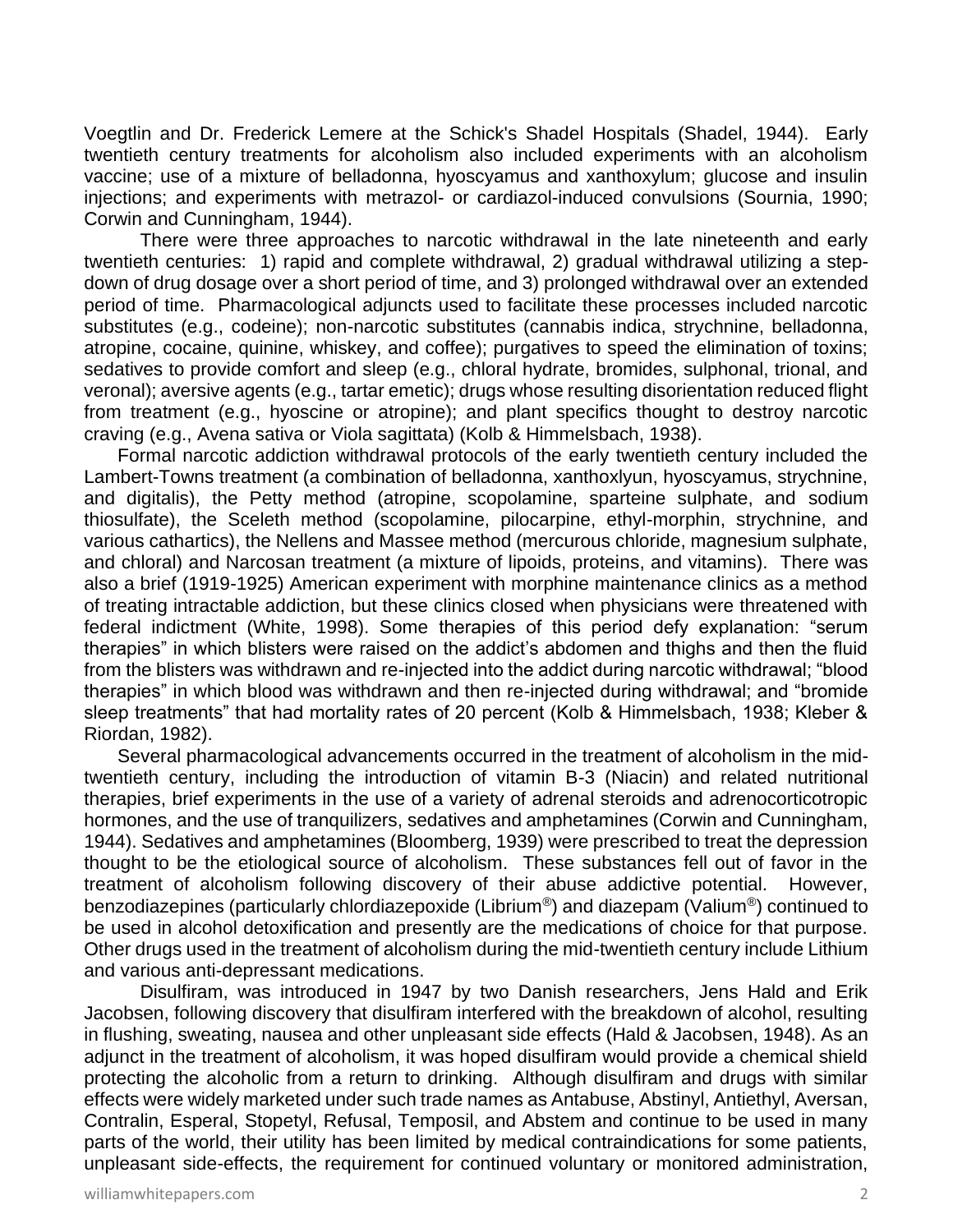and research findings suggesting a substantial placebo effect and only modest (at best) specific effect (Miller, & Hester, 1986).

LSD was introduced into the treatment of alcoholism by two Canadian psychiatrists, Dr. Abram Hoffer and Dr. Humphry Osmond. Between 1949 and 1966, LSD was employed by many researchers and psychotherapists to treat of alcoholism. The use of LSD in the treatment of alcoholism faded with its emergence as a drug of abuse and controlled studies that challenged claims of its effectiveness (Miller & Hester, 1986).

Mid-twentieth century treatments for narcotic addiction paralleled treatments for alcoholism, e.g., insulin-coma therapy, "hibernation therapy" (withdrawal aided by sodium pentothal narcosis), apomorphine and socinyl choline to induce aversion to narcotics, phenothiazines as an aid in withdrawal, LSD as an adjunct in psychotherapy, and the use of methamphetamine as a medically prescribed substitute for heroin (Kleber and Riordan, 1982).

Nalline (nalorphine), a semi-synthetic derivative of morphine with narcotic antagonist properties, was synthesized in 1941 and was followed by other antagonists, e.g., naloxone, cyclazocine, pentazocine, naltrexone and buprenorphine. In the early 1960s, William Martin and Abram Winkler began using daily doses of a narcotic antagonist to block the euphorogenic effects of narcotics. An early review of these procedures by Senay and Renault (1971) found problems related to unpleasant side effects, effectiveness contingent upon high patient motivation, and severe withdrawal following regular use. Later reviews noted particular populations (e.g., opiate-addicted physicians) for whom antagonist therapy was highly effective (Washton, Gold, and Pottash, 1984).

Dolophine (methadone), a long-acting synthetic narcotic that was developed in Germany in 1943, has played a unique role in the modern treatment of narcotic addiction. It first entered addiction treatment in the late 1940s as a detoxification agent. In 1964, two American physicians, Dr. Marie Nyswander and Dr. Vincent Dole (1968), announced a new protocol for the treatment of heroin addiction that used orally administered "blockade" doses of methadone as a maintenance agent for chronic opiate addicts. Early evaluations of methadone maintenance treatment revealed substantial effects in reduced drug use, criminal activity and health-related problems and increased rates of employment and psychological and social health (Senay & Renault, 1971).

Although Methadone continues to be the dominant medication used in the treatment of opiate addiction, LAAM (levomethadyl acetate hydrochloride) was tested in the latter 1970s as a pharmacologic alternative. Originally synthesized in 1948 as an analgesic, LAAM was found by Fraser and Isabel (1952) to suppress opiate withdrawal symptoms for more than 72 hours. Studies conducted during the 1970s found that orally administered LAAM has the same ability as methadone to block the actions of other opiates (e.g., heroin) while alleviating narcotic withdrawal symptoms, and to have no adverse effects (National Institute on Drug Abuse, 1993). Methadone clients who were given LAAM indicated that they preferred the latter because it made them feel "more stabilized" (Goldstein, 2001). However the drug languished until the HIV/AIDS epidemic began to spread to intravenous injection drug users in the 1980s. LAAM was approved by the FDA as a pharmacological treatment for opiate dependence in 1993, but never achieved widespread use.

A major shift in the science of opiate detoxification occurred when research was published showing that Catapres<sup>®</sup> (clonidine), an alpha 2-adrenergic agonist primarily used to treat hypertension, was capable of suppressing a wide range of opiate withdrawal symptoms (Gold, Pottash, Sweeney & Kleber, 1980). Unlike all previous medications used for this purpose, clonidine does not produce sedation or intoxication nor occupy brain opiate receptor sites, but rather acts on the locus ceruleus to suppress adrenergic activity and reduce the intensity of withdrawal symptoms. Clonidine does produce light-headedness, faintness or postural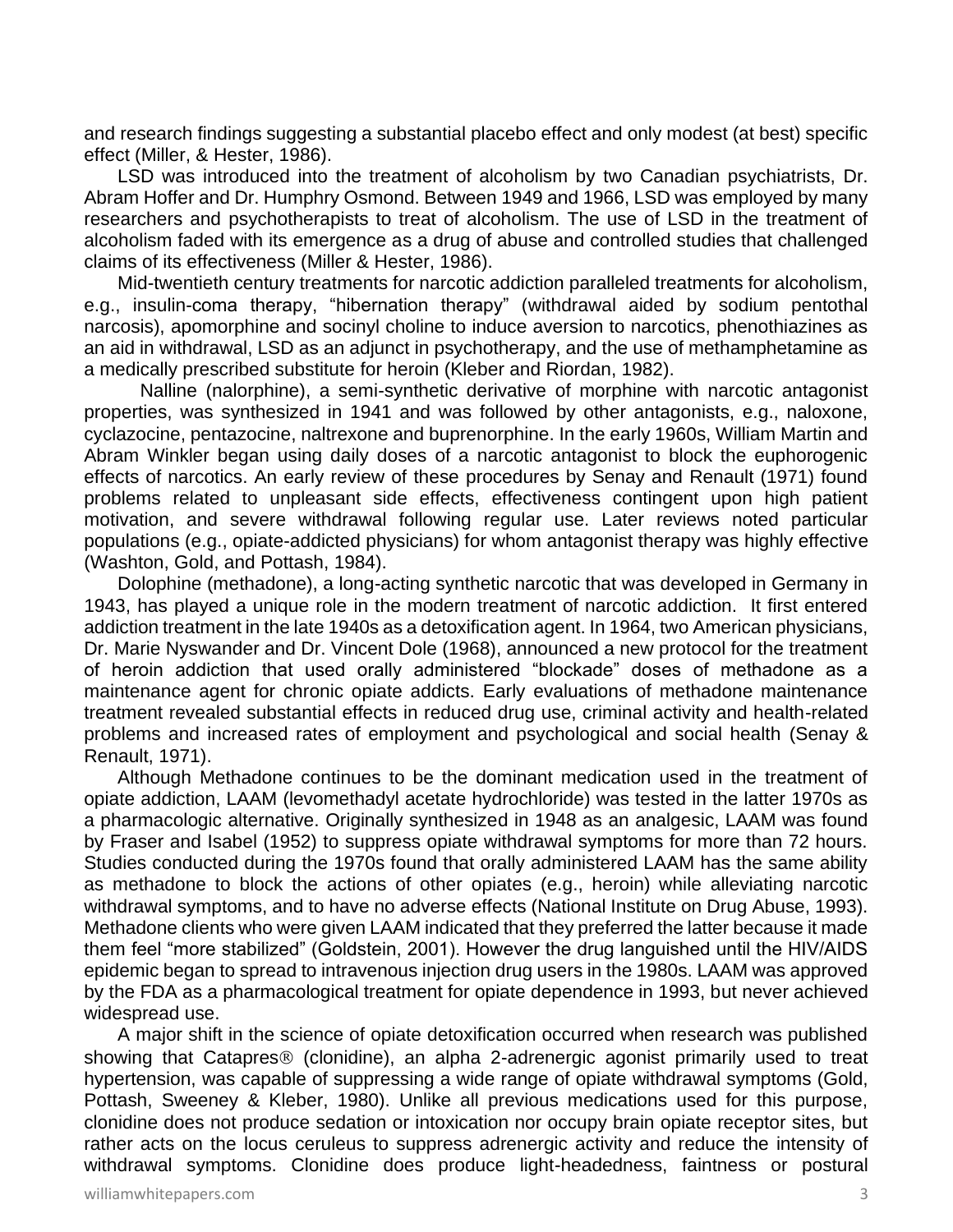hypotension in some patients, even at relatively low doses. However, in patients who can tolerate clonidine, these same side effects as well as the drug's lack of sedating and intoxicating effects discourage drug-seeking behavior and requests for higher doses that can occur in methadonemaintained clients. Clonidine has also been used as a final detoxification agent following decreasing doses of methadone (Kleber, Gold & Riodan, 1980). A related substance, lofexidine, a structural analogue of clonidine, was found to be equal to and in some cases superior to the latter in the detoxification of opiate addicts. It has been used in the United Kingdom since 1991 under the brand name BritLofex to withdraw patients from opiates.

Buprenorphine is an atypical narcotic with both agonist and antagonist properties, i.e., it produces typical opiate effects and will prevent withdrawal symptoms in dependent drug abusers at lower doses but can block the effects of "full agonists" such as heroin and precipitate withdrawal symptoms at higher doses. In October 2002, the FDA gave approval to market a sublingual buprenorphine monotherapy product, Subutex®, and a buprenorphine/naloxone combination product, Suboxone®, for use in opioid addiction treatment. The combination product is designed to decrease the potential for abuse by injection, since naloxone produces antagonist effects when administered intravenously, but does not do so when taken sublingually. The approval of buprenorphine ushered in a new era in the treatment of opiate dependency in the United States since licensed physicians trained in the use of the drug were allowed to dispense it from their offices.

The precipitous increase in the use of cocaine in the 1970s and 1980s led to increased research into pharmacological methods of treatment. The goal of pharmacological treatment is to prevent or minimize the potential for cocaine relapse by reducing depression, anxiety and drug hunger. The neurochemical mechanism that underlies these withdrawal problems (depletion of adrenergic neurotransmitters- particularly dopamine) was understood by the 1970s, and most approaches to the pharmacological treatment of cocaine dependency centered on normalizing brain chemistry. Drugs tested for their potential use in the treatment of cocaine dependency included the tricyclic antidepressants (Gawin & Kleber, 1984), MAO-A/B-inhibitors (e.g., phenelzine) (Maletzhy, 1997), bromocriptine (Parlodel®) (Dackis and Gold, 1985), fluoxetine (Prozac®)) and sertraline (Zoloft®) (Kosten, et, al., 1992; Covi, et. al., 1994), methylphenidate (Ritalin®) (Khantzian, Gawin & Riordan, 1984), and amantadine (Symmetrel®). While initial reports were positive, further studies revealed mixed or harmful results (Gawin, Riordan, and Kleber, 1985; Weiss, 1988; Handelsman, Rosenblum, et. al., 1997).

In the early 1990s, the National Institute on Drug Abuse commissioned a meta-analysis of the existing literature on the pharmacological treatment of cocaine dependency. The resulting report indicated that Antabuse was the only medication that consistently reduced the incidence of cocaine relapse (Rawson, 1993). Initially, it was hypothesized that disulfiram simply reduced cocaine relapse by discouraging alcohol consumption and thus the impairment of judgment and impulse control that often results from drinking. Later, however, it was found that disulfiram reduces the presence or intensity cocaine craving and/or reduce the intensity of cocaine reward (Petrakis, Carroll, Nich, et. al., 2000) due to its effect on dopamine and norepinepherine.

Recent animal research (Woolverton, et. al., 2002) has held out the hope the cocaine analog, (+)-CPCA ("norcaine") might be useful in mitigating the aversive effects associated with cocaine abstinence. A final medication that appears to hold promise for the treatment of cocaine dependence is gamma vinyl-GABA (GVG), an anti-epilepsy drug marketed as Vigabatrin®. GVG is known to inhibit dopamine increases in the nucleus acumens, a vital part of the human "reward pathway", and a site of action for most abused drugs (Gerasimov, Ashby, Gardner, et, al., 1999). Investigators conducted a study in which daily administration of GVG over a period of 2-3 weeks reduced and eventually eliminated craving for cocaine (Brodie, Figueroa & Dewey, 2003).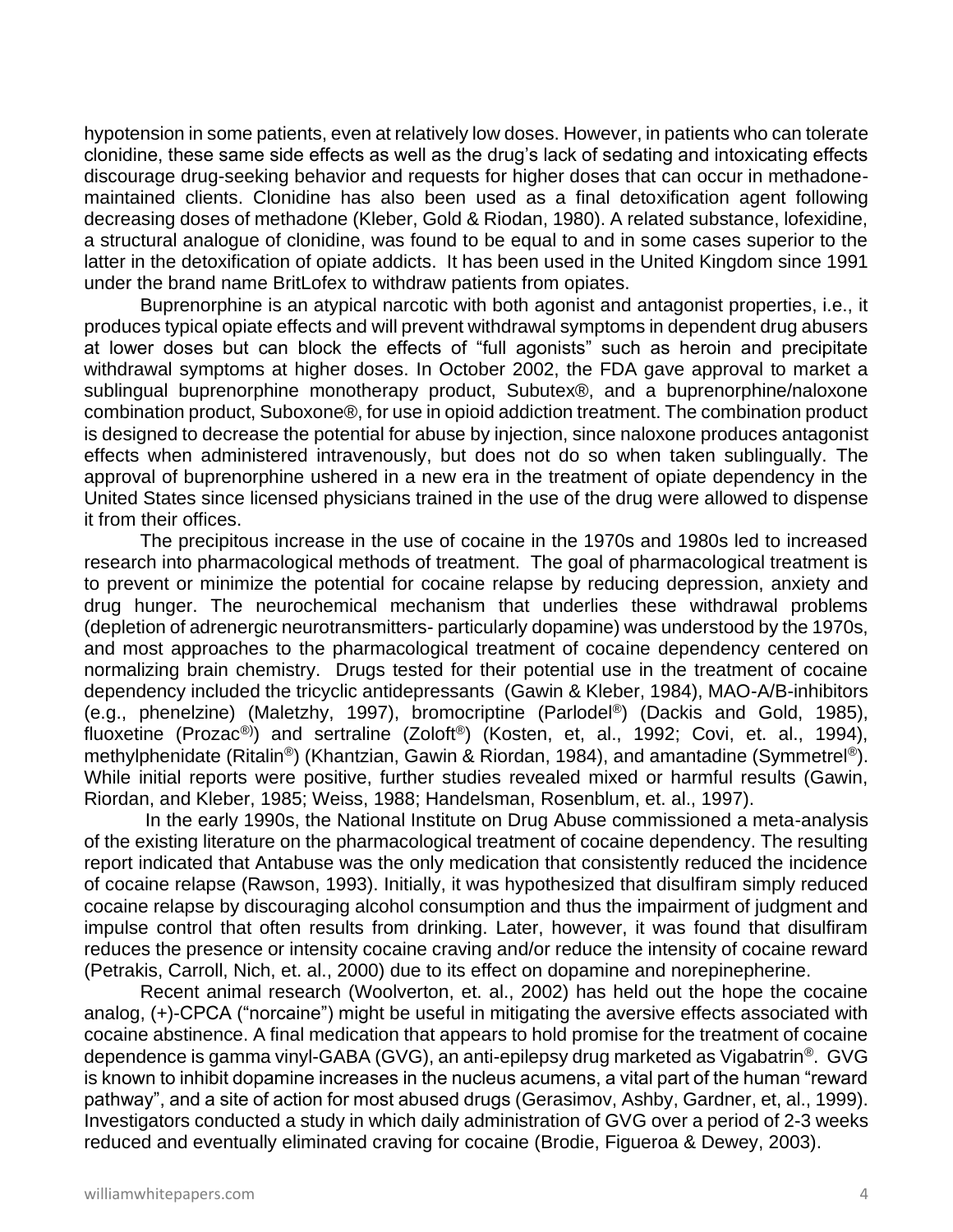On-going research has also led to the realization that medications previously thought to be helpful in treating only limited types of dependency might have a much broader applicability. The finding that administration of naltrexone to animals could decrease consumption of alcohol led to the initiation of studies using human subjects, and subsequently, two studies demonstrated that naltrexone could have the same dampening effect on drinking in human subjects (Volpicelli et al., 1992; O'Malley, Jaffe, et. al., 1992). In 1994, the FDA officially approved the use of naltrexone for the treatment of alcoholism. A naltrexone metabolite, 6-beta naltrexol, has shown promise for drinkers whose pre-existing liver damage precludes their use of naltrexone. Animal studies involving 6-beta naltrexol have produced hopeful results, and it has been found that this drug has a longer duration of action than its parent compound (Rukstalis, et. al., 2000). Recent research has also focused on Acamprosate (calcium acetylhomotaurine). Although this drug is not yet approved for use in the United States, studies in Europe have shown that acamprosate appears to reduce relapse rates following a period of abstinence, perhaps by blunting the euphorigenic effects of alcohol. Acamprosate is commonly thought to work by simultaneously inhibiting the receptors of the inhibitory neurotransmitter, GABA and while enhancing those of N-methyl-D-aspartate (Berton, et. al., 1998). One major advantage of using this drug is that it is not significantly metabolized in the liver, making it safer for those with liver disease.

In the early years of the 21<sup>st</sup> century, interest in the use of ibogaine has increased virtually worldwide. Ibogaine is an indole hallucinogen derived from the root of the African shrub Tabernanthe iboga, which has traditionally been used as a medicinal and ceremonial agent in West Central Africa. Although no controlled scientific studies have been done with humans, anecdotal reports, some published in major journals, have indicated that single dosages of this substance appears to reduce or eliminate craving for abused substances in addicted individuals as well as alleviate withdrawal symptoms associated with cessation of heroin, cocaine and alcohol dependence (Sheppard, 1994). The hypothesized mechanism for such effects is a yetunspecified "resetting" or adaptation of neurotransmitter levels. Although such reports seem incredulous, they come from credible sources, and cause one to wonder what the future of pharmacological treatment of addictive disorders may bring.

#### **References**

Bentley, W (1880). Erthroxylon coca in the opium and alcohol habits. *Detroit Therapeutic Gazette* 1:253-254.

Berton F, Francesconi, WG, Madamba, SG, Zieglgansberger W, Siggins GR, (1998). Acamprosate enhances N-methyl-D-apartate receptor-mediated neurotransmission but inhibits presynaptic GABA(B) receptors in nucleus accumbens neurons. *Alcohol Clinical and Experimental Research*, 22(1):183-91

Black, J (1889). Advantages of substituting the morphia habit for the incurably alcoholic. *The Cincinnati Lancet--Clinic,* 22:540.

Bloomberg, W (1939). Treatment of chronic alcoholism with amphetamine (Benzedrine) sulfate. *New England Journal of Medicine,* 220:129.

Blum, K (1976). Depressive states induced by drugs of abuse: Clinical evidence, theoretical mechanisms and proposed treatment, Part II. *Journal of Psychedelic Drugs*, 8: 235-262.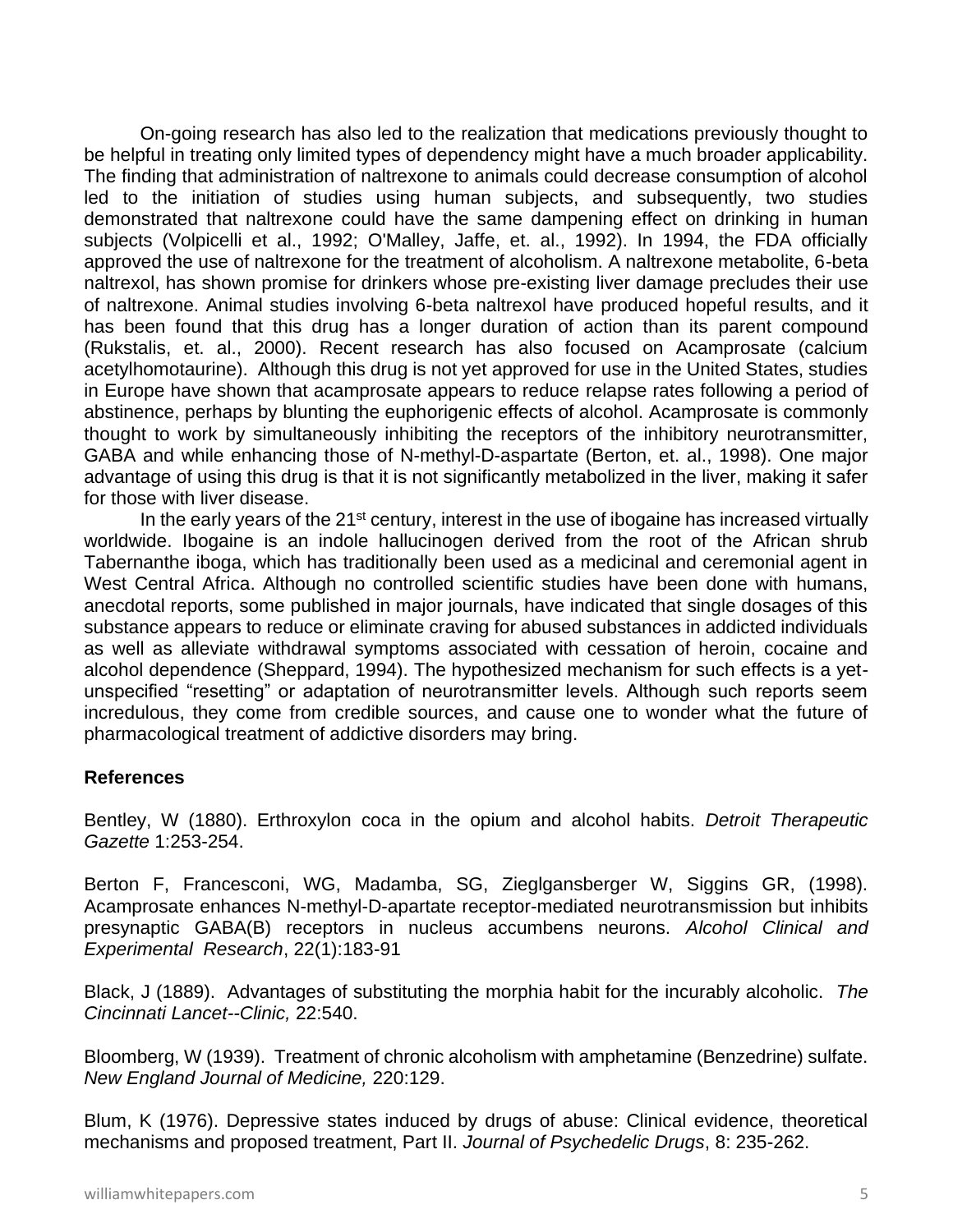Brodie, JD, Figueroa, E & Dewey, SL (2003).Treating cocaine addiction: From preclinical to clinical trial experience with y-vinyl GABA. *Synapse*, 50(3): 261-265.

Corwin, E & Cunningham, E (1944). Institutional facilities for the treatment of alcoholism. *Quarterly Journal of Studies on Alcohol* 5(1): 9-85.

Covi, L.; Hess, J.M.; Kreiter, N.A.; and Haertzen, C.A. (1994). Three models for the analysis of a fluoxetine placebo controlled treatment in cocaine abuse. In: Harris, L.S., ed. Problems of Drug Dependence, 1993. National Institute on Drug Abuse Research Monograph 141. DHHS Pub. No. (ADM) 94-3749. Washington, DC: Superintendent of Documents, U.S. Government Printing Office.

Crothers, TD (1902). *Morphinism and narcomanias from other drugs.* Philadelphia: W.B. Saunders & Company.

Dackis, CA & Gold, MS (1985). Pharmacologic approaches to cocaine addiction. *Journal of Substance Abuse Treatment*, 2: 139-145.

Dole, V & Nyswander, M (1968). Successful treatment of 750 criminal addicts. *Journal of the American Medical Association* 206: 2710-11.

Fraser, HF & Isabel, H (1952) Actions and addictions liabilities of alpha-acetylmethadol in man. *Journal of Pharmacology and Experimental Therapy*, 105: 458-465.

Gawin, FH & Kleber, HD (1984). Cocaine abuse treatment: Open pilot trial with desipramine and lithium carbondate*. Archives of General Psychiatry*, 41: 903-909.

Gerasimov, MR, Ashby Jr. CR, Gardner, EL, Mills, MJ, Brodie, JD, Dewey, SL (1999). Gamma-vinyl GABA inhibits methamphetamine, heroin, or ethanol-induced increases in nucleus accumbens dopamine. *Synapse*, 34(1): 11-19

Gold, MS, Pottash, AC, Sweeney, DR & Kleber, HD (1980). Opiate withdrawal using clonidine. A safe, effective, and rapid nonopiate treatment. *Journal of the American Medical Association*, 243(4): 343-346.

Goldstein, A. (2001). *Addiction: From biology to public policy, 2nd Edition*. New York: Oxford University Press

Hald J & Jacobsen E. (1948). A drug sensitizing the organism to ethyl alcohol. *Lancet.* 255:1001.

Handelsman, L, Rosenblum, R, Palij M, Magura S, Foote J, Lovejoy M, Stimmel B (1997). Bromocriptine for cocaine dependence: A controlled clinical trial. *American Journal on Addictions*, 6: 54-64.

Khantzian EJ, Gawin FH, Kleber HD, Riordan C (1984), Methylphenidate (Ritalin) treatment for cocaine dependence: a preliminary report*. Journal of Substance Abuse Treatment*, 1(2):107- 112.

Kleber HD, Gold MS, Riordan CE (1980). The use of clonidine in detoxification from opiates. Bulletin of Narcotics, 32(2):1-10.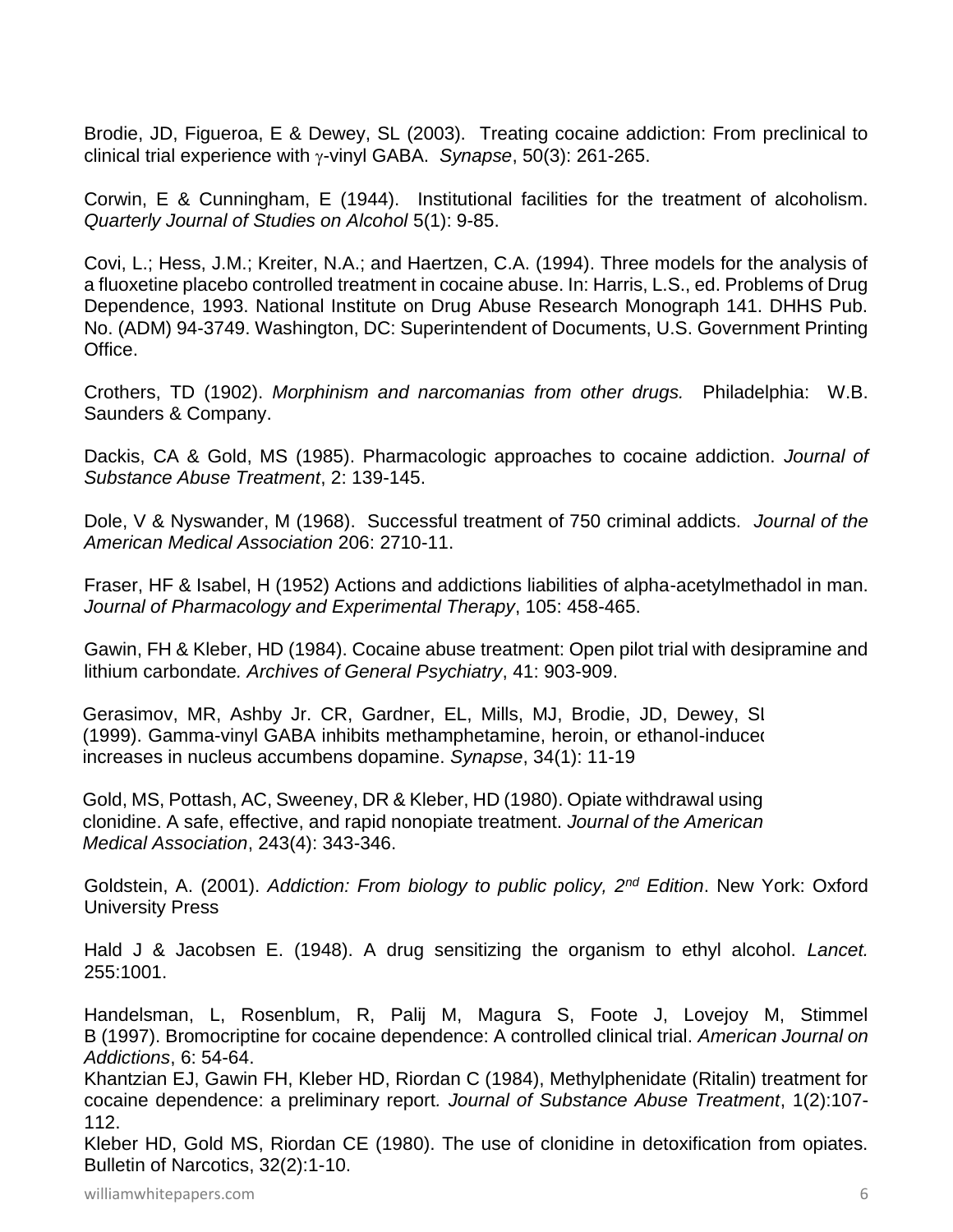Kolb, L & Himmelsbach, C (1938). Clinical studies of drug addiction: A critical review of the withdrawal treatment with method of evaluating abstinence syndromes*. American Journal of Psychiatry* 94:759-797.

Kleber, H and Riordan, C (1982). The treatment of narcotic withdrawal: A historical review. *Journal of Clinical Psychiatry* 43(6): 30-34.

Kosten, TA, Kosten, TR, Gawin FH, Gordon, LT, Hogan, I, Kleber, HD (1992). An open trial of sertraline for cocaine abuse. *American Journal on Addictions*, 1(4): 349-353.

Lambert, A. (1912). Care and control of the alcoholic. *Boston Medical and Surgical Journal,* 166:615-621.

Levine, H. (1978). The discovery of addiction: Changing conceptions of habitual drunkenness in America. *Journal of Studies on Alcohol*, 39(2): 143-174.

Ma, H, Tang, J, White, PF, Wender, RH, Leverone, T, Quon, R, Pearce, R, Chiao, F, Erice, S. (2003). The effect of clonidine on gastrointestinal side effects associated with ultra-rapid opioid detoxification. Anesthesia and Analgesia, 96(5):1409-12.

Maletzky, BM (1997). Phenelzine as a stimulant drug antagonist. *International Journal of the Addictions*, 12(5): 661-665.

Miller, W & Hester, R (1986). The effectiveness of alcoholism treatment. In: Miller, W & Hester, R. (Eds.) *Treating addictive behaviors: Process of change.* NY: Plenum Press, pp. 121-174 National Institute on Drug Abuse, Medications Development Division (1993). *Information on LAAM: Chemistry, pharmacology and clinical trials results*. Rockville, MD: National Institute on Drug Abuse.

O'Malley, SS; Jaffe, AJ; Chang, G; Schottenfeld, RS; Meyer, RE; Rounsaville, B (1992). Naltrexone and coping skills therapy for alcohol dependence: a controlled study. Archives of General Psychiatry, 49:894-898.

Petrakis, I.L., Carroll, K.M., Nich, C., Gordon, LT, Mccance-Katz, EF, Frankforter, T, Rounsaville, BJ (2000). Disulfiram treatment for cocaine dependence in methadone-maintained opioid addicts, *Addiction*, 95(2): 219-228

Rawson, R (1993). "Psychosocial and pharmaco-therapies for cocaine abuse and dependency", American Society of Addiction Medicine, 24<sup>th</sup> Medical/Scientific Meeting, April 29-May 2, 1993, Los Angeles.

Rukstalis, MR; Stromberg, MF; O'Brien, CP; Volpicelli, JR (2000). 6-beta-naltrexol reduces alcohol consumption in rats. Alcoholism: Clinical and Experimental Research, 24(10): 1593- 1597.

Rush, B. (1784) *An inquiry into the effect of ardent spirits upon the human body and mind, with an account of the means of preventing and of the remedies for curing them.* 8th rev. ed. (1814) Brookfield: E. Merriam & Co.